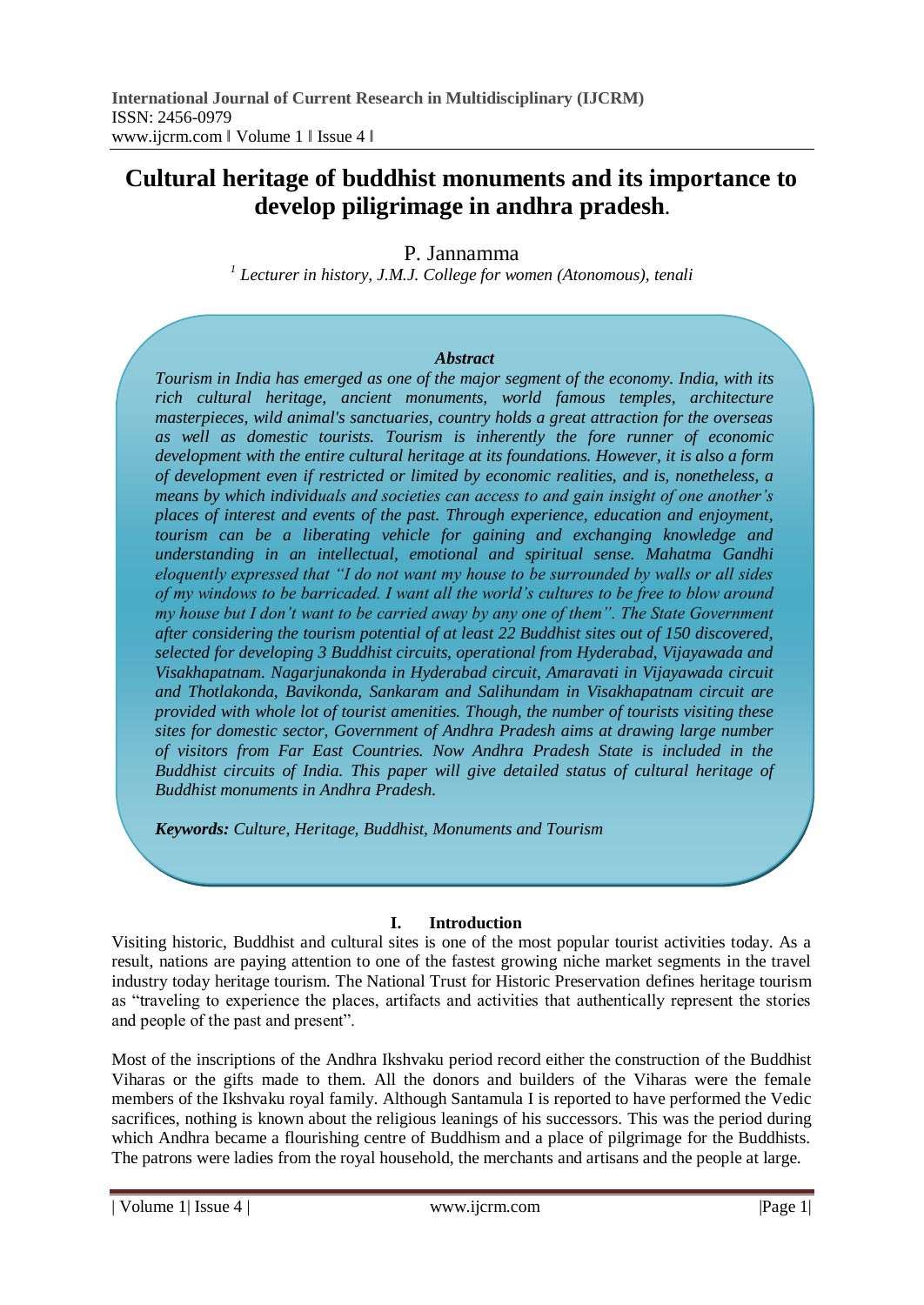The great stupas of Jaggayyapeta, Nagarjunakonda and Ramireddipalle were built, repaired or extended during their reign. Buddhist pilgrims and scholars visited the Buddhist centre at Nagarjunakonda. The attraction for this Buddhist centre can be accounted for from the sea trade which was carried on between Lanka and the Ikshvakus though the ports situated on the mouths of the Krishna and the Godavari.

Buddhist Culture and tourism have a mutually beneficial relationship which therefore strengthened the attractiveness and competitiveness of regions and countries. Culture therefore is increasingly an important element of the tourism product. It also creates distinctiveness in a crowded global marketplace. At the same time, tourism provides an important means of enhancing cultural exchange creating income which in turn can support and strengthen cultural heritage, cultural production and encourage creativity. Creating a strong relationship between tourism and culture can therefore help destinations to become more attractive and competitive locations to live, visit, work and invest in.

## **II. Profile**

The state of Andhra Pradesh extends between 12.40 and 19.50 Latitudes and 76.45 to 84.50 longitudes and occupies the 5th place in India covering approximately 2,75,000 square kilometers in area. It is the 4th most populous. Drained by such mighty and perennial rivers as Vamsadhara, Godavary, Krishna, Pennar, and Swarnamukhi, etc. and possessing important geological rock and mineral formations, covered by alluvial soils, Andhra Pradesh was most congenial for the survival and sustenance of mankind from the pre-historic times.

According to F.R. Allchin, the most numerous foreign visitors, particularly from Europe and America, visit India, Andhra Pradesh which we may broadly call cultural historical interests. In view of India's rich and varied monuments and the fact that they offer much that is unique, this class of tourism has clearly a great potential for development and in our view can be exploited to a far greater extent than at the present time. These tourists may further be broken down into those with general interest wishing to see a small selection only of the most important monuments; and those with more limited regional or thematic objectives. The monumental heritage may in broadest terms be divided into four principal sub-groups: monuments of Buddhism, starting with the sites associated with Buddha himself; Hindu monuments, ranging in time from the early centuries of the Christian era to the present day; and enormously varied in styles: the Indo-Islamic monuments; and, the monuments of European and British association with India .Each one of these four deserves to be exploited for purpose of Cultural tourism.

## **III. Heritage tourism centers on history and culture**

While the term usually refers to cultural heritage embodied in historical and archaeological sites, arts, festivals, and pilgrimages some observers include natural heritage as well, particularly where it is linked to a way of life. Heritage Tourism schemes do not exclusively involve the Diasporas. The United Nations Economic, Social and Cultural Organization (UNESCO) designated outstanding landmarks as World Heritage Sites and by doing so, attract many international tourists. Such sites serve as a significant development resource for poor countries since they attract international funds for their restoration and preservation as well as tourism revenue.

Heritage tourism strategies in various countries have in common development which make them major growth areas. They can be used to boost local culture, aid the seasonal and geographic spread of tourism, because of people's inclination to seek out novelty, including that of observing traditional cultures. Heritage tourism has become a major "new" area of tourism demand, which almost all policy makers are aware of and anxious to develop.

## **IV. Economical development**

All types of tourism in Andhra Pradesh have registered phenomenal growth in the last 12 years (2000- 2011) ever since the Andhra Pradesh government decided to boost revenues from the tourism sector by projecting Andhra Pradesh as the ultimate tourist destiny. The reason why Andhra Pradesh has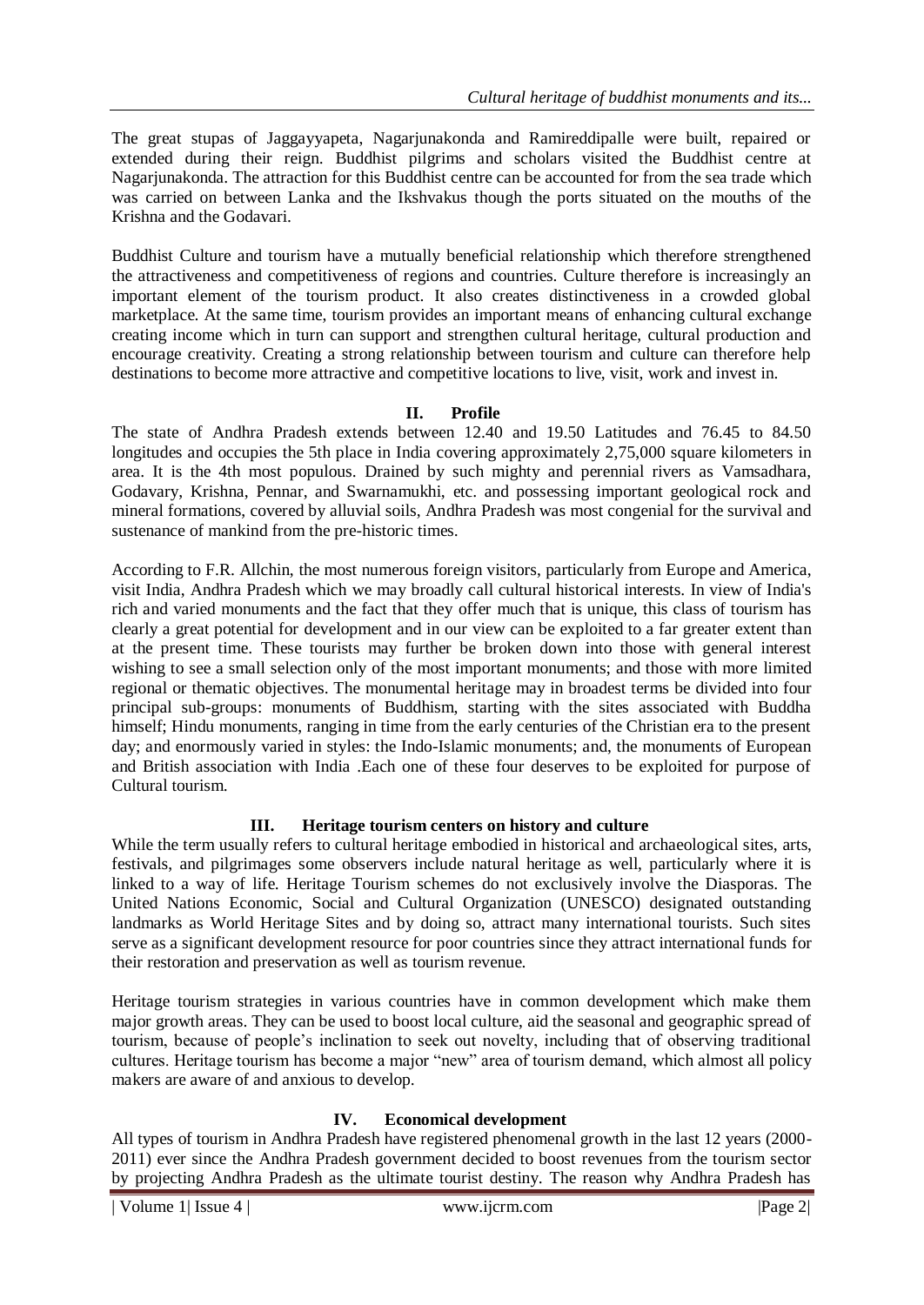been doing well in all types of tourism is that the people of have always been known for their hospitality, affability and polite behavior that has been attracting foreign travelers to Andhra Pradesh in hordes. Andhra Pradesh Government, in order to boost tourism of various kinds in Andhra Pradesh has set up a separate Ministry of Tourism and Culture. This ministry recently launched a campaign called "Take Andhra Pradesh to the World and, Bring the World to Andhra Pradesh" in order to encourage different types of tourism in Andhra Pradesh.

In the year 2009 foreign tourists spent around US \$ 15.4 billion on their travel in Andhra Pradesh. Being a state with tremendous diversity, Andhra Pradesh has a lot to offer in terms of tourism and related activities. The diversity that Andhra Pradesh is famous for ensures that there is something prominent for all tourists, no matter what their interests are in Andhra Pradesh. Varieties of Tourism forms are available. The Andhra Pradesh Government, in order to boost tourism of various kinds is taking special steps to promote Pilgrimage Tourism, Spiritual Tourism, Heritage Tourism, Cultural Tourism, Eco-Tourism,. Wild life Tourism, Beach Tourism, Leisure Tourism, Tribal Tourism, Rural Tourism, Business Tourism, Adventure Tourism, Health Tourism, Medical Tourism, Endogenous Plants-Tourism. The State has deliberately adopted; Culture tourism as the principal instrument to help and transform the area (region); and, culture as the authentic representation of human skills and means of preserving its cultural heritage.

## **V. Buddhist monuments**

The State Government after considering the tourism potential of at least 22 Buddhist sites out of 150 discovered, selected for developing 3 Buddhist circuits, operational from Hyderabad, Vijayawada and Visakhapatnam. Nagarjunakonda in Hyderabad circuit, Amaravati in Vijayawada circuit and Thotlakonda, Bavikonda, Sankaram (Plates 2, 3) and Salihundam in Visakhapatnam circuit are provided with whole lot of tourist amenities. Though, the number of tourists visiting these sites for domestic sector, Government of Andhra Pradesh aims at drawing large number of visitors from Far East Countries. Now Andhra Pradesh State is included in the Buddhist circuits of India.

As the Satavahanas and the Ikshvakus patronized Buddhism, this area has several Buddhist monuments. They were divided into three types, namely, the Stupas, Chaityas and Viharas. Originally these structures were devoid of images but they were gradually included in them. The legends of Buddhism and the mythology of Hinduism provided inexhaustible material to the artists. The Buddhist erected many Stupas from Salihundam near Srikakulam to Nellore, and among them, the Stupa at Amaravati (Plate 4) in Guntur district was the biggest and the most famous monument. The Stupa at Bhattiprolu is a wheel-shaped Sariraka Stupa. It is the first example of this model and the later Stupas constructed on the lines of later Satavahana period. The ruins of such Stupas came to light at Chandavaram, Ghantasala, Gudivada,28 Jaggayyapeta, Goli and Nagarjunakonda (Plate 5). Some Chaityas were also in view at Kondapur in Medak district, Vihara is found at Sankaram near Vishakhapatnam, but it is rock hewn. Kondapur, Ramathirtham, Simhachalam, Bhattiprolu, and Guntupalli are accessible from Vijayawada, while Panigiri and Dhulikatta are close to the State capital-Hyderabad. The massive monolith of Buddha standing 17 meters high on the 'Rock of Gibraltar' in the Hussain Sagar Lake. The installation of the statue is a story by itself. The monolith weighing over 320 tones was literally carted all the way from Raigiri in neighboring Nalgonda District, a distance of 60 km.

The village Nanduru lies about 16 kms to the North of Bapatla in Guntur District. In the year 1930, while digging at the site Mahachaitya was unearthed along with a reliquary. It is very interesting to note that according to some scholars, the Buddhist scholar Aryadeva, the disciple of Acharya Nagarjuna was born at Nanduru. The structures resemble those of Bavikonda, another Buddhist site at Visakhapatnam. The village Pedavegi lies 12 kms North of Eluru town in West Godavari District. In ancient times it is known as Vengipura capital of Salankayanas. Few Brahmi label inscriptions were reported from the excavated mound locally known as Dhanamdibba. There are museums at places like Nagarjuna konda, Guntur, Amaravati and Hyderabad that display various Buddhist antiquities and